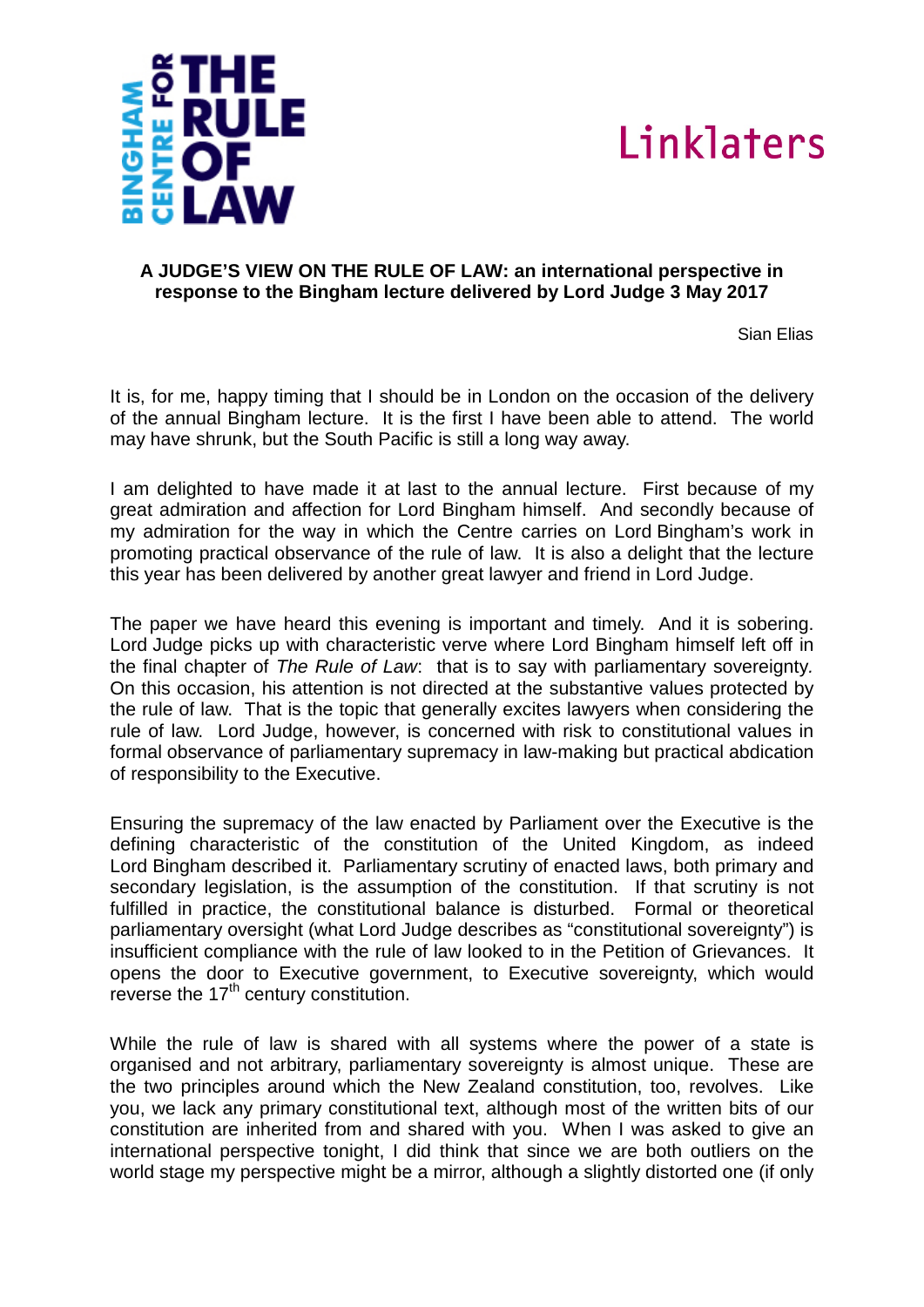because no constitution stays still). But the focus on parliamentary sovereignty means that a New Zealand perspective is perhaps the only international perspective to be had.

There are of course differences. New Zealand has a unicameral legislature, an electoral system of mixed-member proportional representation, and an unresolved question about the constitutional status of the Treaty of Waitangi (which for us raises a similar query to that concerning the Treaty of Union in the United Kingdom, referred to in his book by Lord Bingham). You acceded to Europe and now have the challenge of leaving Europe; and you seem to be moving towards federalism. That would have Dicey spinning in his grave. And if taken further it may yet enthrone the Constitution rather than Parliament as sovereign.

In his final chapter of *The Rule of Law*, Lord Bingham raised the question whether the constitution was becoming "unbalanced" by erosion of the institutional checks in law-making to ensure it conformed to rule of law values. While he was clear in the view that the major constitutional change entailed in substituting the sovereignty of a codified and entrenched constitution for the sovereignty of Parliament was one for the British people, not for judges developing a common law constitution, he was concerned at the erosion of institutional checks in the parliamentary process. He thought the spectre of legislation being enacted by a majority of the House of Commons without restraint to protect rule of law values was a serious problem. He saw a risk of provoking collision between judges and Parliament and undesirable constitutional uncertainty.

Lord Judge's focus is more immediate problems with the present system – the process of legislative enactment, both of primary legislation and subordinate legislation, and Parliament's abdication of law-making authority to the Executive. As he says, the tsunami of Brexit legislation to be expected carries the risk that undesirable habits will harden into a constitutional shift which is inconsistent with the rule of law.

Jeremy Waldron has written of the dignity of legislation and has referred to what he calls "legislative due process" including the checks and balances in producing legislation (including bicameral check and the formality and solemnity of debate and enactment).<sup>[1](#page-1-0)</sup> They are important aspects of the rule of law, as indeed Lord Judge treats them, and a constitutional responsibility of the sovereign legislature. The rule of law does not simply set up the conditions for judicial check and collision between the judicial and political branches. It requires close attention to the process of lawmaking and avoidance of the provision of blank cheques in law-making to be completed by the Executive as to policy as well as detail.

Waldron describes the phenomenon of rush to legislation as "an instrument of political power" as in opposition to the rule of law.<sup>[2](#page-1-1)</sup> These are the concerns Lord

**.** 

<span id="page-1-1"></span><span id="page-1-0"></span><sup>&</sup>lt;sup>1</sup> Jeremy Waldron "Legislation and the Rule of Law" (2007) 1 Legisprudence 91 at 107.<br>
<sup>2</sup> At 108.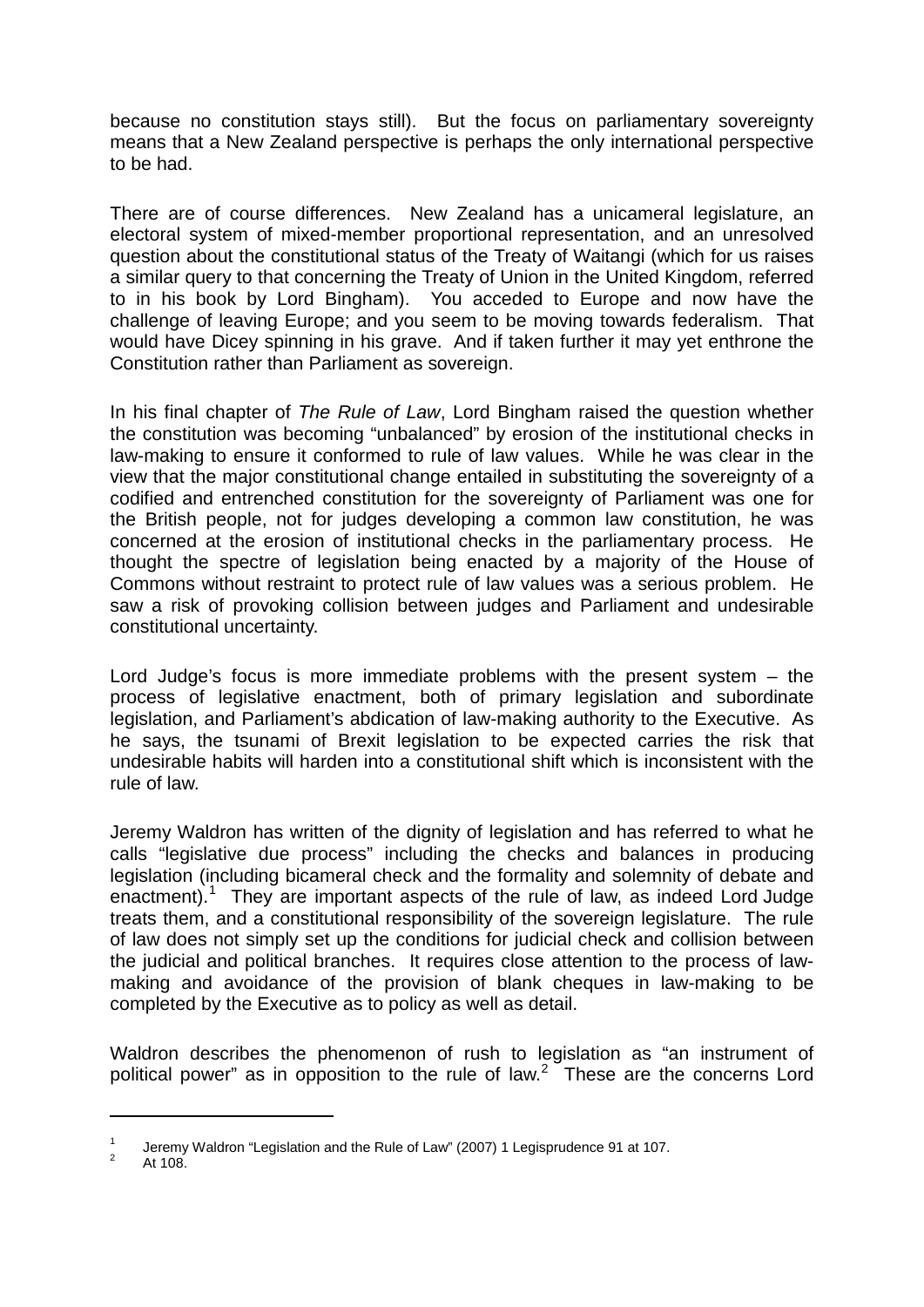Judge has expressed about the impossibility of parliamentary review of the volume of legislation and the advent of "hooray" legislation. To them he adds the concerns about skeleton Acts and Henry VIII clauses.

I should say that although the rush to legislation has attracted much criticism in New Zealand in the past, considerable effort now goes into better process through Parliamentary scrutiny and observance of published standards for legislation, which include protections for rule of law interests. And, although Henry VIII clauses are not unknown in New Zealand, they are generally frowned upon and have been largely confined in recent years to emergency legislation such as that following the Christchurch earthquakes.<sup>[3](#page-2-0)</sup> (A Henry VIII clause did however appeared in a recent dog control Bill.<sup>[4](#page-2-1)</sup>) The Legislation Design and Advisory Committee (an extraparliamentary committee) has recommended that such provisions be subject to sunset clauses. $5$  usually of 3 years. $6$ 

Where there are deficiencies in parliamentary process, however, only Parliament can fix the problem, as Lord Judge is right to say. With the authority of a gamekeeper turned poacher, Lord Judge calls for immediate effort in addressing these issues.

The insight that parliamentary sovereignty is being wrongly elided with the rule of law is very important. But I wonder whether the apparent indifference to ceding so much ground to the Executive is a result of more deep-seated malaise in our constitutional arrangements than the press of work and the volume of law-making. I think Trevor Allan may be right to say that it is a central problem that the Executive is widely seen in our societies as an independent source of policy formulation and governance which is elected to govern directly while it holds the confidence of Parliament.<sup>[7](#page-2-4)</sup>

If so, then I think our constitutions may have bigger problems than reforming parliamentary processes. The effort to understand our system, particularly in a world that is used to written constitutional texts, may be too much. It may not be good enough to fall back on the principles of the sovereignty of Parliament and the rule of law as constitutional foundations. Although Dicey himself treated the two as reconcilable, there is undeniable tension between them.

I personally think there is much to be said for our constitutional arrangements. They have served well and do not imprison our polities with text. But if they are not

**.** 

<span id="page-2-0"></span><sup>&</sup>lt;sup>3</sup> See Canterbury Earthquake Response and Recovery Act 2010, s 6; and Canterbury Earthquake Recovery Act 2011, s 71. Compare Hurunui/Kaikoura Earthquakes Recovery Act 2016, s 7.

<span id="page-2-1"></span>Act 2011, s 71. Compare Hurunui/Kaikoura Earthquakes Recovery Act 2016, s 7.<br>Dog Control Amendment Bill (No 2) 2008 (176–2), cl 7, proposing insertion of new s 78A into the Dog<br>Control Act 1996 and removal of the protectio

<span id="page-2-2"></span>Control Act 1996 and removal of the protections in current s 78B. <sup>5</sup> Legislation Design and Advisory Committee *Guidelines on Process and Content of Legislation*

<span id="page-2-3"></span><sup>(</sup>October 2014) at [13.5].<br>
<sup>6</sup> As suggested by the Regulations Review Committee in respect of "transitional" override powers: see Regulations Review Committee "Inquiry into the Resource Management (Transitional) Regulations 1994 and the Principles that Should Apply to the Use of Empowering Provisions Allowing Regulations to Override<br>Primary Legislation During a Transitional Period" [1993–1996] XLII AJHR I 16C at 19.

<span id="page-2-4"></span>Primary Legislation During a Transitional Period [1993–1999] XLII AGHR I 1996 at 19.<br>TRS Allan "Doctrine and Theory in Administrative Law: An Elusive Quest for the Limits of Jurisdiction" [2003] PL 429 at 433.